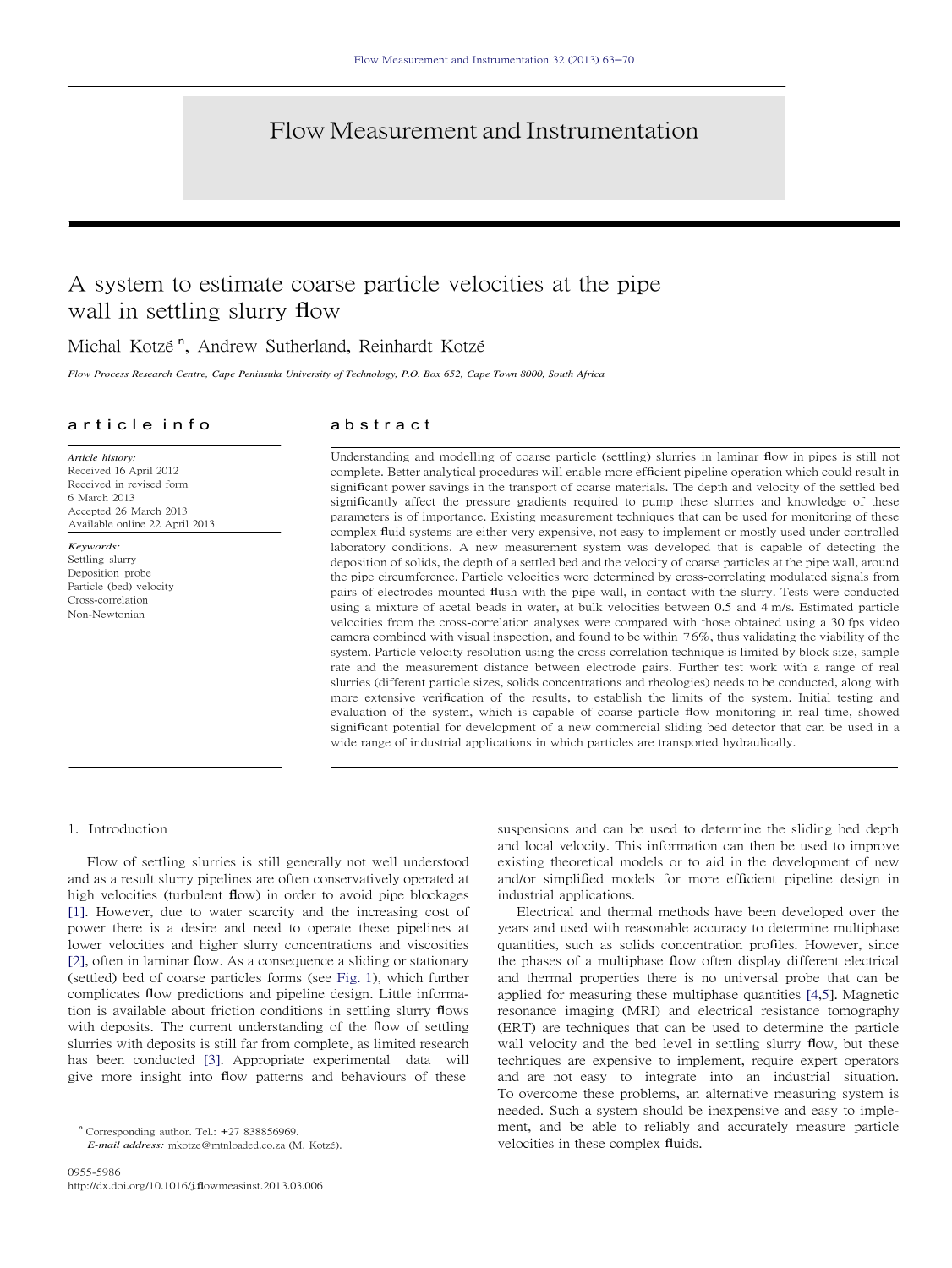<span id="page-1-0"></span>

| Nomenclature                                       |                                                                                                                                                                                                                                                                                                              | q<br>$S_{xx}$                                                                    | discrete estimated time delay<br>auto correlation of signal $x$                                                                                                                                                                                                                 |
|----------------------------------------------------|--------------------------------------------------------------------------------------------------------------------------------------------------------------------------------------------------------------------------------------------------------------------------------------------------------------|----------------------------------------------------------------------------------|---------------------------------------------------------------------------------------------------------------------------------------------------------------------------------------------------------------------------------------------------------------------------------|
| bn<br>bs<br>$f_s$<br>inc<br>ID<br>K<br>L<br>N<br>n | block number <i>(samples)</i><br>block size <i>(samples)</i><br>sampling rate $(1/s)$<br>step size in samples<br>inside diameter<br>offset, offset for max $\rho_{xy}$ in cross-correlation calculation<br>$cross-correlation distance (mm)$<br>number of points in cross-correlation window<br>sample index | $S_{yy}$<br>$t, t_d$<br>$U_h$<br>V<br>$V_p$<br>$\mathcal{X}$<br>サ<br>$\rho_{xy}$ | auto correlation of signal y<br>time, time delay (sec)<br>pipe bulk velocity $(m/s)$<br>velocity $(m/s)$<br>particle (bed) velocity $(m/s)$<br>mean value of sampled signal $x[n]$<br>mean value of sampled signal $y[n]$<br>zero mean normalised cross-correlation coefficient |

Ercolani et al. [\[6\]](#page-7-0) describe an electric probe used to detect the critical velocity for particle deposition in settling slurry flow. Whilst this instrument supplied useful information on the limit deposition velocity, this information was qualitative only and no particle velocities were determined. Brown et al. [\[7\]](#page-7-0) developed a measurement system in which a dc voltage was applied across electrodes mounted opposite each other, flush with the pipe wall and in contact with the conducting slurry. Two pairs of sensor electrodes at a known axial separation were located in the flow between these outer electrodes, using a small intrusive sting. Nonconducting particles in the flow changed the potential difference across each pair of sensor electrodes and so modified the measured signals. By cross-correlating the modified signals from each sensor pair the transit times were determined, from which local particle velocities were calculated. Nasr-El-Din et al. [\[8\]](#page-7-0) used a similar probe to Brown et al. [\[7\]](#page-7-0) to measure local *in situ* solids concentration. They placed the field sensors on the probe itself, not in the pipe wall, and also measured the modified potential difference between the sensor electrodes. They eliminated velocity effects on the measurements by using a dual electrode–sensor pair. Their system was used to determine only slurry concentrations across the pipe cross-section—no particle velocities were found. Shook et al. [\[9\]](#page-7-0) investigated pipe wear by using a modified version of the system of Brown et al. [\[7\]](#page-7-0) in a rotating spool to measure particle concentrations and velocities at the pipe wall at various radial positions. Two sensor electrode pairs were located at a known axial distance apart between field electrodes. All electrodes were flush with the pipe wall. Particle velocities were determined using cross-correlation.

Simkhis et al[. \[10\] u](#page-7-0)sed an array of strip electrodes around one half of a pipe circumference and a common electrode around the other half to measure local slurry electrical resistance. After calibrating the system they sequentially measured the resistance between each strip electrode and the common electrode, to research the behaviour of dunes in solid–liquid flows. From their measurements they determined the local chordal concentration



Fig. 1. Schematic showing settled bed.

which enabled them to compile dune profiles. By cross-correlating the signals from two sensors spaced 175 mm apart, dune translational velocities were estimated. These were verified by video results. Yang and Beck [\[11\]](#page-7-0) gave useful detail on the crosscorrelation technique and how they used it to measure pipeline flow velocities. They indicate how their system was made "intelligent" in that transducer selection, circuit gain, sampling frequency, pre-delay and interpolation around the cross-correlation peak were implemented. They achieved a measurement accuracy of around 1% for the flow velocity. Ilgner et al. [\[5\]](#page-7-0) described the development of a thermal system that can detect (at the pipe invert) bed-load activity and transition to a stationary bed. The system, however, does not determine the velocity of the sliding bed.

From the literature it is clear that electrical conductivity methods in conjunction with the cross-correlation technique can be used successfully for particle velocity estimation in multi-phase fluid systems. However, there is still no reliable, low cost and easy to implement system available to do this, as reported in Ilgner et al. [\[5\].](#page-7-0) The aim of the work described in this article was to develop and evaluate a non-invasive system capable of estimating coarse particle bed depth and bed velocity gradient in settling slurry flow. A conductance based system, referred to as "deposition probes" as in Refs. [\[12,13\]](#page-7-0), was implemented and developed at the Flow Process Research Centre (FPRC) of the Cape Peninsula University of Technology (CPUT). The system was designed to measure particle velocities at different positions around the pipe wall circumference, at slurry bulk velocities up to 4 m/s, using simple electrodes and signal processing techniques. The system was evaluated in a model fluid (water and black acetal beads) that contained some white acetal (tracer) particles for initial verification of particle velocities using a camera and visual inspection.

# 2. Theory

This section describes the implementation and limitations of using cross-correlation analysis in this particular application in order to obtain time delays between signals acquired from the sensors (axially separated electrode pairs).

#### *2.1. Cross-correlation analysis*

The relationship between signals from inline electrode pairs, spaced axially a short distance *L* apart, can be written as:

# *y*ð*t*Þ ¼ *x*ð*t*−*td* Þ ð1Þ

where  $x(t)$  is the signal generated at the upstream electrode pair and  $y(t)$  (a delayed version of  $x(t)$ ) is the signal generated at the downstream electrode pair. Eq. [\(2\)](#page-2-0) was used to calculate the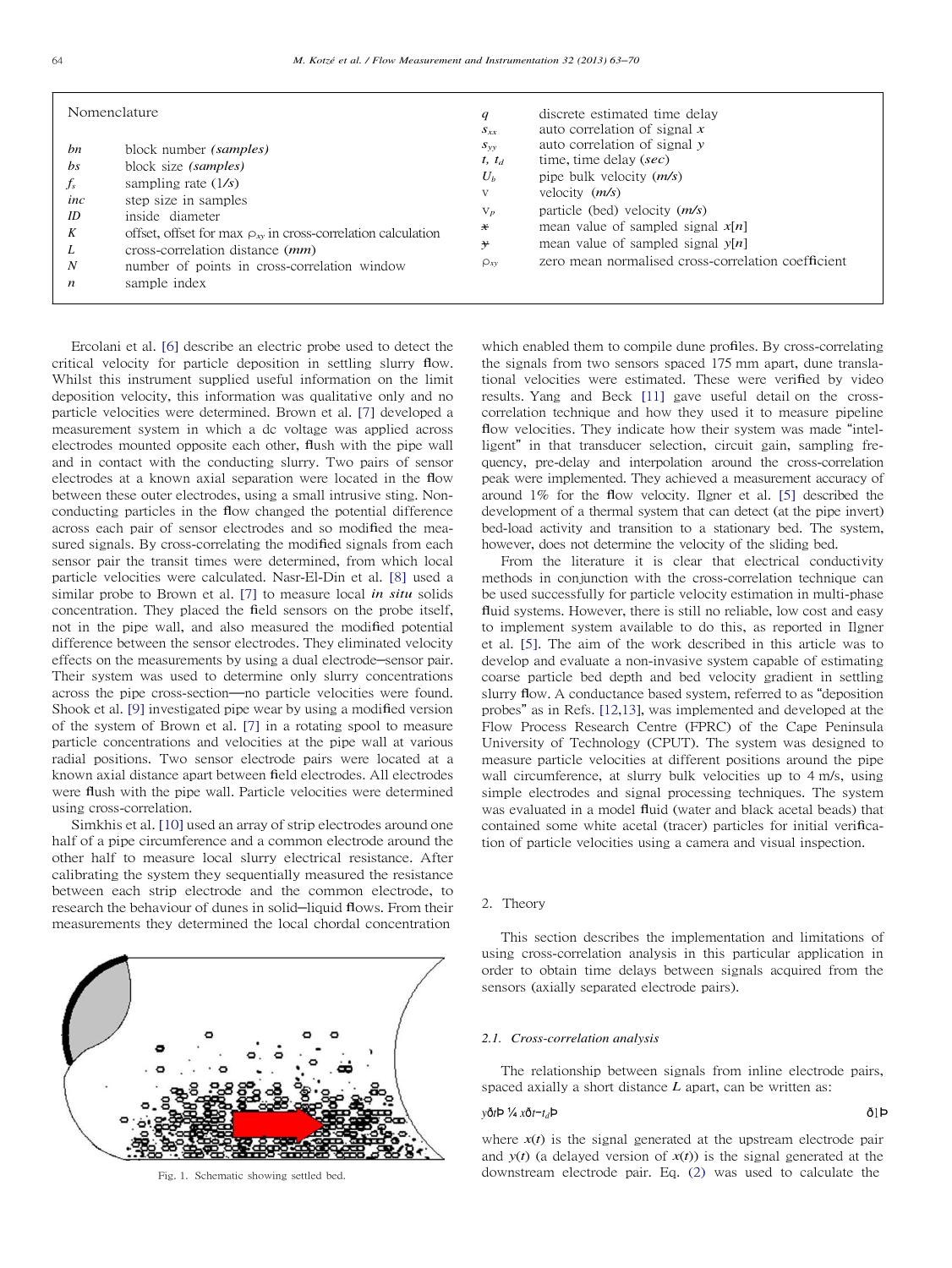<span id="page-2-0"></span>particle velocity:

$$
v \frac{1}{4} L = t_d
$$

Since the acquired signals are sampled the system becomes discrete and Eqs. [\(1\) and \(2\)](#page-1-0) can be written as Eqs. [\(3\) and \(4\)](#page-2-0) respectively:

$$
y\frac{1}{2}n\frac{1}{4}x\frac{1}{2}n-q
$$

$$
v \frac{1}{4}Lf = q \qquad \delta_4 \triangleright
$$

Cross-correlation enables the determination of the similarity of two signals separated by a time delay, using multiplication to compare the linear relationship between two variables [\[14\].](#page-7-0) In signal processing, data lengths are finite, so the correlation process is an estimatio[n \[15\].](#page-7-0) In this application, the velocity of the conveyed coarse particles (at any of the given radial positions) was estimated by using cross-correlation to determine the delay between the voltage time series *x*[*n*] from the first electrode pair and the voltage time series  $y[n]$  from the second electrode pair (*n* being the sample index). The calculation required sliding a windowed portion of one sequence over the other to find the time delay  $t_d$  at which the correlation is a maximum. For sampled data, the zero mean normalised cross-correlation coefficient ρ*xy* (−1≤ρ*xy*≤1) is given by Eq[. \(5\):](#page-2-0)

$$
\rho_{xy} \ k \ \mathcal{V}_4 \frac{1}{N} \sum_{n \ \leq 0}^{N-1} \frac{x \mathcal{V}_{2n} - x}{\substack{\text{Diffiffiff} \\ \text{Diffiff} \\ \text{diff}}} \frac{y \mathcal{V}_{2n} \mathbf{b} \ k - y}{\substack{\text{Diffiffiff} \\ \text{Diffiff} \\ \text{diff}}} \ k \ \mathcal{V}_4 \ k_{\text{min}} \ ; \ \mathcal{V}_5 \ k_{\text{max}} \tag{55}
$$

where the interval  $[k_{min}, k_{max}]$  defines the correlation delay range and:

$$
s_{xx} \mathcal{V}_4 \frac{1}{N} \sum_{n=1}^{N-1} \tilde{\mathbf{O}} x^4 / 2n = x \overline{\mathbf{D}} \tilde{\mathbf{O}} x^4 / 2n = x \overline{\mathbf{D}}
$$

$$
s_{yy} \frac{1}{N} \frac{\sum_{n=1}^{N-1} \delta y \cdot \gamma_{2n}}{\sum_{n=1}^{N} \delta y} = \frac{1}{N} \frac{\sum_{n=1}^{N-1} \delta y \cdot \gamma_{2n}}{\sum_{n=1}^{N-1} \delta y}
$$

Normalising the correlation coefficient in this way removes the scale dependence on slurry concentration and carrier fluid conductivity, makes the correlation coefficients insensitive to amplifier gain settings in the data acquisition process and allows a simple threshold to be used for accepting or rejecting correlation results [\[14,15\]](#page-7-0). The value of *k* at which the peak in a plot of  $\rho_{xy}$  vs. *k* occurs is denoted by *q*, and it is related to  $t_d$  by Eq[. \(8\),](#page-2-0) where  $s_e$  is the sampling error:

$$
t_d \mathcal{V}_4 q = f_s \mathbf{b} s_e
$$
  $\mathbf{\tilde{O}} - 1 = f_s \mathbf{O} s_e \mathbf{O} 1 = f_s \mathbf{b}$   $\delta \mathbf{\S} \mathbf{b}$ 

If the sampling rate is high enough  $s_e$  is negligible and Eq.  $(8)$ can be approximated by Eq. [\(9\):](#page-2-0)

$$
t_d \mathcal{V}_4 q = f_s \tag{69}
$$

The aim is therefore to find *q*. To do this a relatively long data block was acquired, then processed by stepping through it in increments of *inc* samples, doing the cross-correlation calculation for each of these smaller overlapping blocks of data until the complete acquired signal was analysed. This series of calculations gave the variation of particle velocity  $v_p$  with time. In doing this analysis Eq. [\(5\)](#page-2-0) was applied as follows [\[11\]:](#page-7-0)

$$
\frac{S_{x_{b\alpha}y_{b\alpha}}\prime zk}{\delta 10}
$$

$$
x_{bn}\frac{1}{2}n \frac{1}{4}x\frac{1}{2}n-\delta b_n\nabla \delta inc \mathbf{p}
$$
 for  $0 \leq n-\delta b_n \mathbf{p} \delta inc \mathbf{p} \delta bs$   $\delta 11 \mathbf{p}$ 

$$
y_{bn}
$$
  $\frac{1}{2}n \frac{1}{2}y \frac{1}{2}n - \delta b_n$   $\phi_{inc} \rightarrow 0$  for  $0 \leq n - \delta b_n$   $\phi_{inc} \rightarrow 0$ 

$$
bn \,\mathcal{V}_4\,(); 1; 2; \ldots \delta N - bs \mathsf{D} = inc \, ; \, inc \le bs
$$

The delay *qbn* for each block is then the value of *q* for which  $\rho_{x_{b n} y_{b n}}$  % is a maximum, and the velocity  $v_{b n}$  for each block is given by Eq. [\(14\):](#page-2-0)

$$
v_{bn} \mathcal{V}_4 L f_s = q_{bn} \tag{14}
$$

time was then compiled via Eq. [\(14\):](#page-2-0)

$$
v^{\prime}/2t_{bn} \sqrt{4} v_{bn}
$$

### *2.2. Cross-correlation limitations*

Since the system is discrete the estimated time delays can only take on discrete values which are in increments of the sampling period [\[14\].](#page-7-0) This means that the system is unable to detect delays that fall in-between sample points. This is the sampling error, which can be reduced by increasing the sampling rate. The percentage error *PE* between the estimated and actual time delay can be calculated using Eq. [\(16\):](#page-2-0)

$$
PE \,\mathcal{V}_4 \,\tilde{\mathbf{O}} \,\tilde{\mathbf{O}} t_d - q = f_s \mathbf{D} = t_d \mathbf{D} \tag{3.16}
$$

So by Eqs. [\(8\) and \(16\):](#page-2-0)

$$
-100=f_s t_d \mathbf{O} P E \mathbf{O} 100 = f_s t_d \tag{17}
$$

The percentage error can be defined to fall in the range −*PET*≤*PE*≤*PET*, where *PET* is the maximum tolerable percentage error so:

$$
PE_T \quad \text{4} \quad 100 = f_s t_d \quad \text{5}
$$

*kg.* [\(18\)](#page-2-0) can be used to determine the sample rate for a given time delay and allowable percentage error. The minimum allow-

able sample rate of the system must at least be equal to two times the cut off frequency of the anti-aliasing filters in order to satisfy the Nyquist criteria, which is 6400 Hz. The optimum sample rate for each bulk flow rate is then determined by a percentage error that falls between the limits of 75%, however if this calculated sample rate falls below the minimum sample rate the latter must be used. From Eq. [\(14\)](#page-2-0) it can be seen that the cross-correlation block size determines the minimum velocity the system can measure, since a measured time delay cannot be equal to or greater than the block size. Thus the system is only capable of estimating velocities greater than the limit defined by Eq. [\(18\):](#page-2-0)

$$
v_{min} \ \mathcal{V} \ \mathcal{L}f \ \mathbf{s} = bs \tag{319}
$$

This limitation was evaluated experimentally.

#### 3. Experimental methods and material

### *3.1. Pipe loop*

The FPRC pipe loop used in this work consists of a centrifugal pump with a variable speed drive (VSD), diameter 42 mm (ID) class 16 PVC pipes, a diameter 50 mm Krohne Optiflux 4000 electromagnetic flow meter, a 500 l mixing tank and the deposition probe spool pieces (see [Section 3.2\)](#page-2-0). The flow rate was controlled by varying the speed of the centrifugal pump via the VSD. When the desired solids concentration is reached in the pipes, the mixing tank can be bypassed and the loop run as a closed system. The pipe bulk velocity (*Ub*) was measured using the electromagnetic flow meter. The deposition probe spools are installed in the out leg of the loop, and are shown in [Fig. 2.](#page-3-0)

#### *3.2. Electrode con*fi*gurations*

Four deposition probe spools, each having four rings of electrode pairs spaced at known axial distances and radial positions around the pipe circumference, for both inline and adjacent configurations, were installed in the out leg of the pipe loop. In the adjacent configuration [\(Fig. 3\)](#page-4-0) the electrodes (signal and common earth) are fitted side-by-side, symmetrically about each nominal radial position. In the in-line configuration [\(Fig. 4\)](#page-4-0), at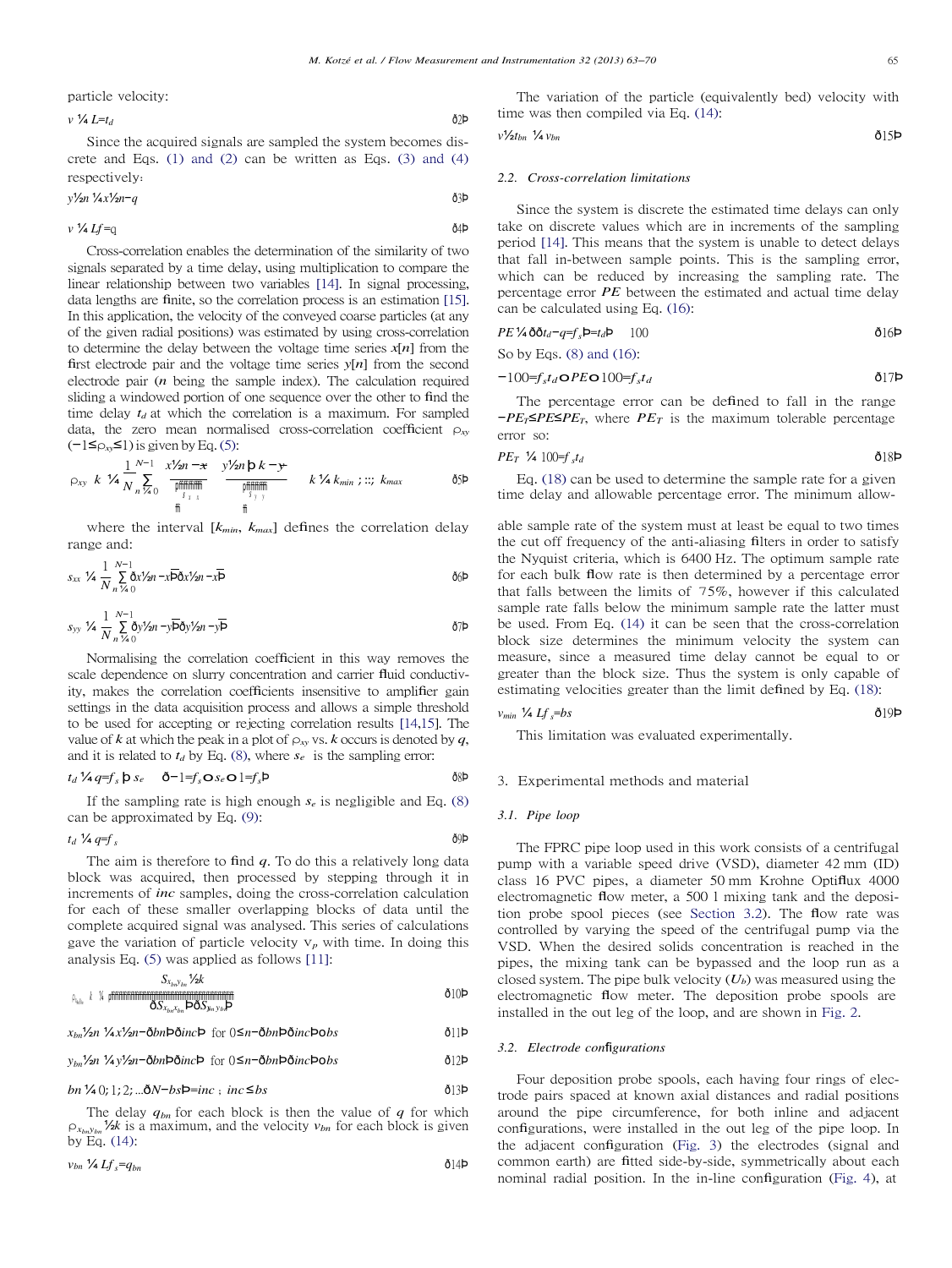<span id="page-3-0"></span>

Fig. 2. FPRC pipe test loop with deposition probe spool pieces (ID 42.6 m) [\[17\].](#page-7-0)

each radial position the signal and common earth electrodes are respectively the 1st and 2nd, 3rd and 4th, 5th and 6th and 7th and 8th electrodes. Each electrode is made from diameter 1.6 mm grade 316 stainless steel. Two spool pieces of each configuration were developed to allow testing with variable probe spacing, required for different size coarse particles. The four spool pieces were fitted in the pipe loop at axial increments of 140 mm [\(Fig. 2\)](#page-3-0), which allowed comparison of results between the adjacent and inline configurations for cross-correlation distances of 10, 20, 30, 110, 120, 130, 140, 150, 160 and 170 mm.

# *3.3. Deposition probe system*

The electronics of the deposition probe system implemented at the FPRC, CPUT, is based on information obtained from CSIRO during the P599 project [\[13\]](#page-7-0) and is described more fully in

Ref. [\[17\].](#page-7-0) Only minor changes were made to the circuits, but the data acquisition and analysis software was re-written completely, using both LabView<sup>s</sup> and Matlab<sup>s</sup>. A common 58 kHz sinusoidal carrier signal is applied to each signal/common earth electrode pair. The impedance of the mixture between the electrodes creates the electrical load/channel, and the voltage across this load is measured. The concentration and structure (size and packing) of the non-conducting particles flowing past the electrode pair varies this impedance, which amplitude modulates the measured signal. The modulated, rectified, filtered and amplified signal from each channel is sampled and stored as a time series of voltages. The individual signals from each channel give an excellent indication of the state of particle deposition at each position, but no other information. All the acquired data are time series of potentials at different levels for each channel. Determining the velocity of coarse particles at the pipe wall was done as explained in [Section](#page-1-0) [2.1,](#page-1-0) based on the assumption that the particles flow in a straight line past the axially separated electrode pairs, causing the same time delayed disturbance at each adjacent electrode pair. Data acquisition was done using two NI6070E (16 SE/8 DI, 1.25 MS/s, 12 bits) cards simultaneously and software developed in LABVIEW<sup>s</sup> for online monitoring and processing of the acquired signals. This enabled real-time monitoring and visualisation of particle wall velocity and bed depth around the pipe circumference. Post processing was done using MATLAB<sup>s</sup>, and was crucial in developing the system because it provided valuable insight into the behaviour of the system under different flow conditions. The system is shown schematically in [Fig. 5.](#page-4-0)

# *3.4. Test material*

For the work reported here a "model" suspension of diameter 3 mm black acetal beads (with a limited number of white acetal beads as tracers) in tap water was used. The solids content was varied arbitrarily and the flow loop was run as both an open and closed system in order to vary the depth of the bed. Specific solids concentrations were not relevant and so are not stated.

# 4. Results and discussion

This section presents and discusses some typical results to indicate the capability of the system and the effect of processing parameters on the estimated particle velocity. Examples of initial verification results using video are also given.

# *4.1. System evaluation*

[Figs. 6](#page-4-0)–[9](#page-4-0) show results from some of the tests. [Fig. 6](#page-4-0) shows the effect of block size on the cross-correlation calculations between two adjacent electrode pairs located at the pipe invert. The pipe invert is located at an angle of 01 in [Figs. 2 and 3.](#page-3-0) If the block size is too small then randomly spaced short segments of data can correlate well, giving wildly fluctuating and significantly incorrect time delays, hence incorrect estimated velocities. This phenomena is emphasised by the vertical scale in [Fig. 6.](#page-4-0) If the block size is too large then the calculated velocity is averaged too much and small but real variations in particle velocity are missed. When a suitable block size is used these small variations in the bed velocity can be captured. Block size alone though does not determine the velocity resolution, which also depends on the sampling rate, as shown in [Fig. 9.](#page-5-0)

[Fig. 7](#page-5-0) shows a 0.25 s segment of data (levels adjusted to separate the plots) from which the adjacent electrode velocity plots for  $U_b$ <sup>1</sup>/44.0 m/s in [Fig. 8](#page-5-0) were determined. In [Fig. 7](#page-5-0) channel three and four are signals acquired from two adjacent electrode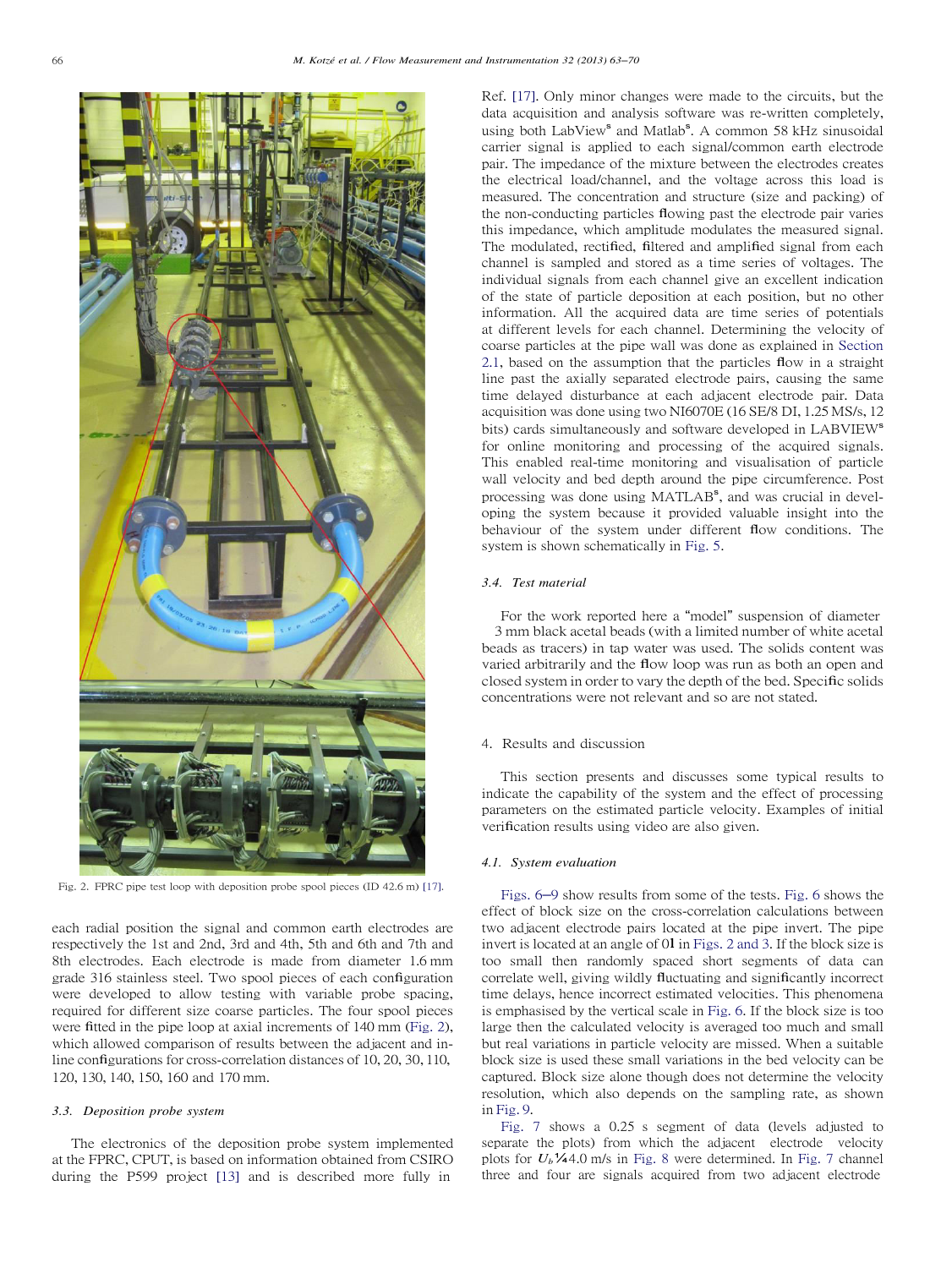<span id="page-4-0"></span>

Fig. 3. Adjacent electrode pair configuration.



Fig. 4. Inline electrode pair configuration.



Fig. 5. Deposition probe principle of operation.

pairs and it is difficult to see any similarities between the two signals. A moving average filter (effectively a low pass filter) for each signal was therefore applied to more easily identify the



Fig. 6. Effect of block size on calculation of particle velocity—water/3 mm acetal beads at *Ub* ¼ 0.5 m/s [\[17\].](#page-7-0)

similarities between the two time series. The filtered data (bold plot) are displayed on top of each raw signal (normal plot) in [Fig. 7.](#page-5-0) When observing the filtered data it is clear that the two signals 'follow' (similar amplitude variations) one another after some time delay, thus validating the original assumption of particles causing the same disturbance at each adjacent electrode pair (se[e Section 3.3\)](#page-3-0).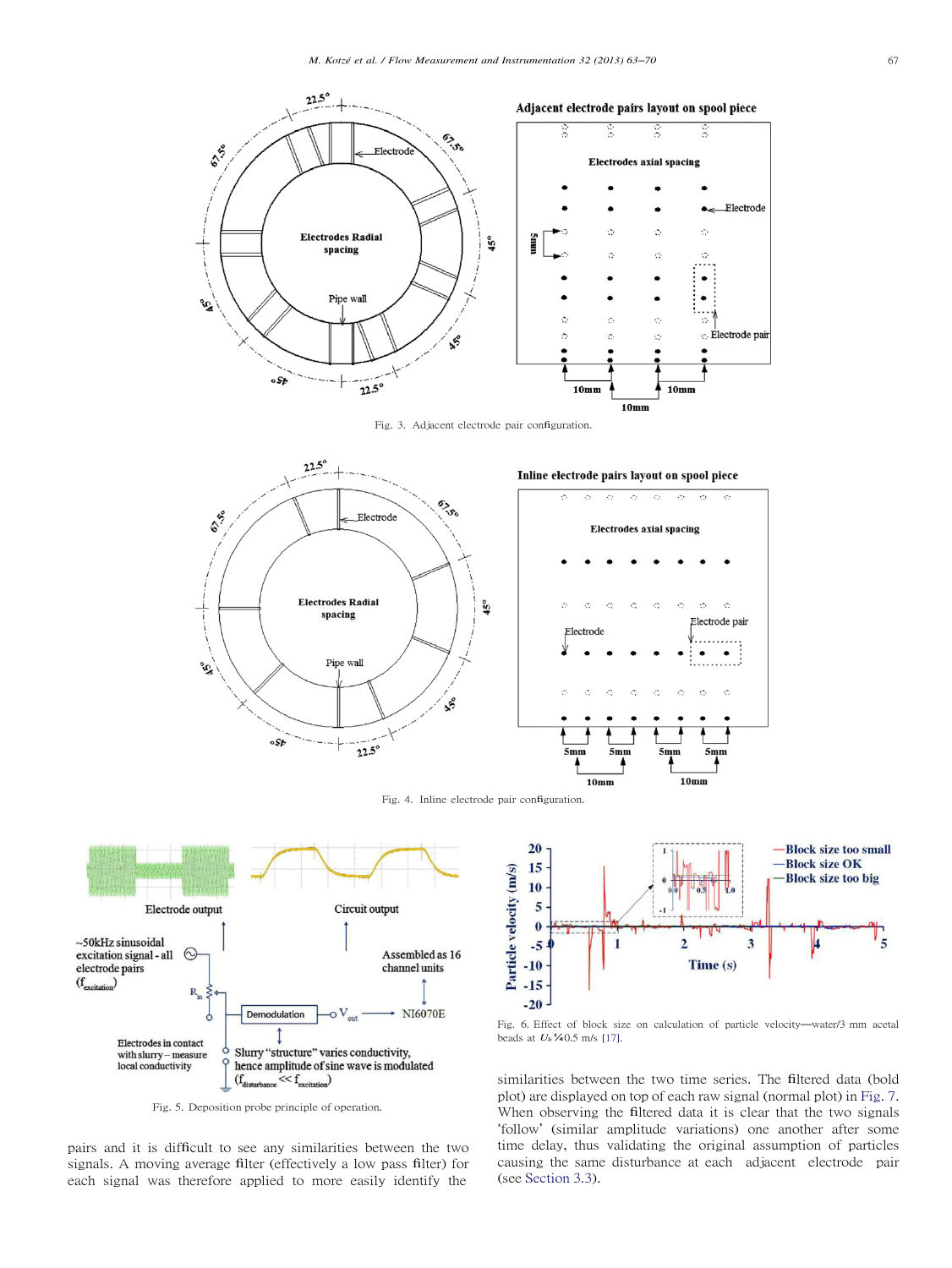<span id="page-5-0"></span>

Fig. 7. Sampled data at CH3 and CH4 (adjacent, 0.25 s)—water/3 mm acetal beads at *Ub* ¼ 4.0 m/s [\[16\].](#page-7-0)



Fig. 8. Water/3 mm acetal beads: calculated particle velocities (01) for various *U<sup>b</sup>* (*bs*<sup> $1/4$ </sup>17,000[\) \[6\].](#page-7-0)



Fig. 9. Effect of sampling rate/block size on calculated particle velocity: 3 mm acetal beads in water at  $U<sub>b</sub>$ <sup>1</sup>/<sub>4</sub>4.0 m/s [\[7\].](#page-7-0)

[Fig. 8](#page-5-0) shows particle velocities in the pipe invert (radial position of 01) for different bulk velocities. At  $U_b \frac{1}{4} 0.5$  m/s the bed motion was unstable and very sudden accelerations/decelerations were observed. The combination of sampling rate and blocksize used in this particular analysis was unable to correctly track the velocity over these short times. When the bed was stable a reasonable velocity was calculated, for example between 0.8 and 2.0 s. The plots for  $U_b$  % 4.0 m/s compare results from adjacent and inline probes. Since the spool pieces were spaced 140 mm apart, the estimated particle velocities would not be an exact match, but are clearly similar and give average velocities of 3.296 m/s (adjacent) and 3.396 m/s (inline), a difference of only 3%. Tests conducted at other bulk velocities gave similar results and showed that either electrode pair configuration works equally well.

[Fig. 9 c](#page-5-0)ompares the effect of sampling rate and block size on the calculated velocities. At a higher sample rate the time step between two estimated points occur in smaller increments than at a lower sample rate (sampling error effect) and the resolution of the vertical axis decreases with the decrease in the sampling frequency. This is due to the percentage error that increases between the estimated time delay and the actual time delay as the sampling frequency is decreased. At the lower sampling rate the velocity resolution was approximately 0.17 m/s, and this improved, as expected, to 0.03 m/s at the higher sampling rate. The averaging effect of the block size is also evident in the plots.

However, the average estimated velocities for each analysis over the time period are similar, all within 0.6% of each other [\[16\].](#page-7-0)

The sampling rate is important for a better velocity resolution. In general the higher the sampling rate the better the velocity resolution, however the higher the sampling rate the more computational expensive it is to calculate the cross-correlation function. The shorter the block size a finer time resolution can be achieved, but if the block size is too small for a given flow condition it will yield incorrect results. Selecting the optimum sample rate and block size at this moment is depended on observing the acquired signals from the sensors. Future work is required to develop a method to automate the selection of the sample rate and block size for different flow conditions; however, this was not part of the main objectives during this research work.

#### *4.2. Dynamic response of measurement system*

In order to evaluate the dynamic response of the measurement system, the pump speed was varied to produce a change of flow velocity. The bulk velocity was slowly decreased from 4 m/s to approximately 0.5 m/s and then slowly increased again over a 120 s period. [Fig. 10](#page-5-0) shows that at each radial position the system properly tracked the changes in velocity. After about 40 s, when the bulk velocity became too low to suspend particles right across the pipe cross-section, the velocity dropped to zero at the radial positions of 1801 and 202.51, and remained there for the rest of the test period. This demonstrates that the system is capable of correctly detecting when there is no particle interaction at the pipe wall.

The points labelled "*j*" in [Fig. 10](#page-5-0) could be spurious results, or could be due to some erratic, transient behaviour of the particles, which was sometimes observed at the lower flow rates. They were not investigated further in this work. Between 80 and 95 s, the region labelled "*h*" in [Fig. 10,](#page-5-0) estimated velocities at all radial positions dropped to zero because v*min* for this analysis configuration was reached.

Knowing when coarse particles begin to settle out is crucial in coarse particle pipeline flows. It is clear from [Fig. 10](#page-5-0) that the system is capable of indicating the onset of particle settling, which will provide a warning of potential pipe blockage.

#### *4.3. Veri*fi*cation of measurement system*

To provide some preliminary verification of estimated particle velocities a video camera (maximum 30 fps) was placed 200 mm away from the pipe, with the centre of the camera lens in-line with the 2701 radial position. White and black acetal beads were inserted into the pipe loop, where the white beads were used as



Fig. 10. Example of estimated velocities for changing flow rate.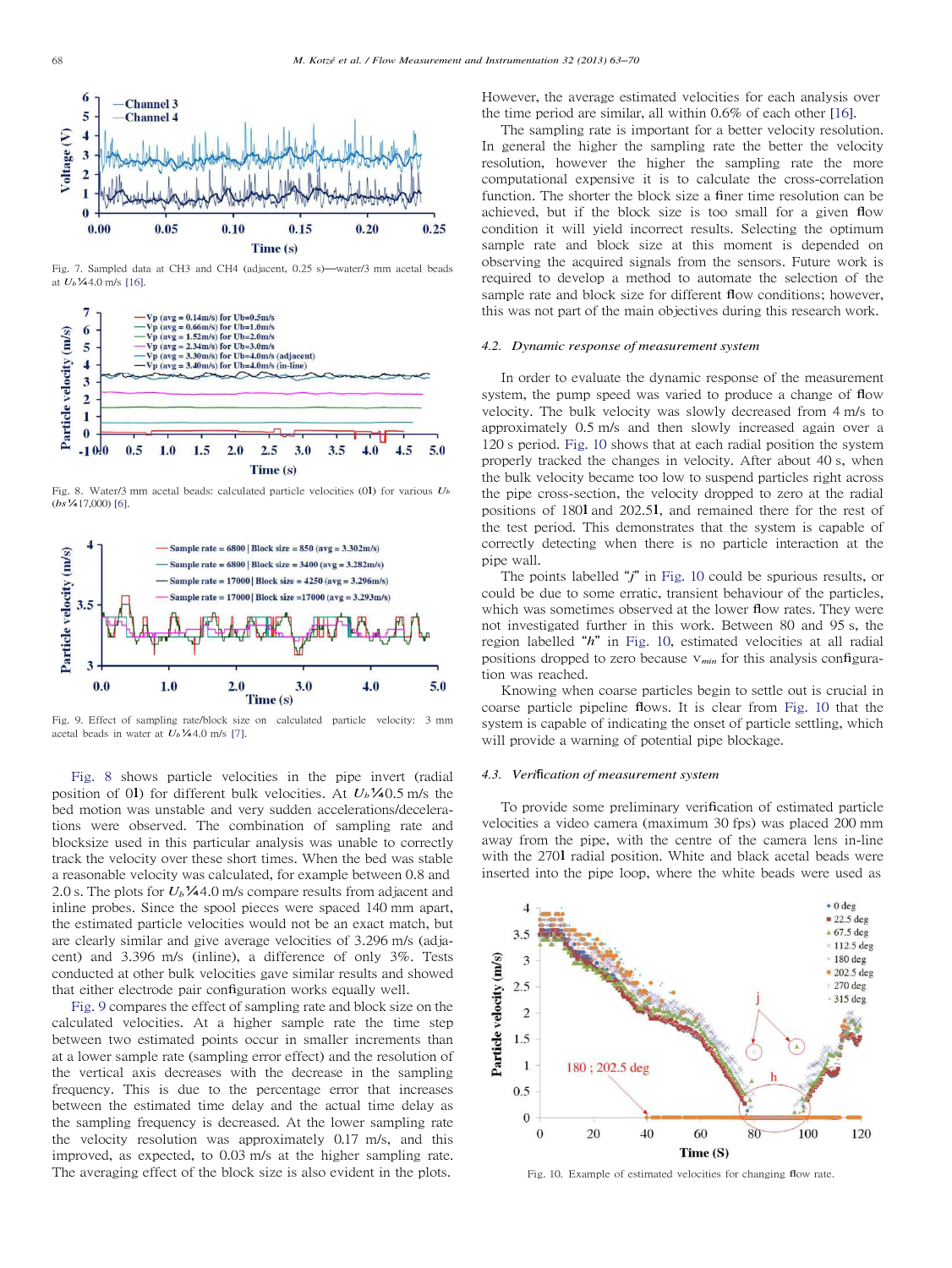<span id="page-6-0"></span>

Fig. 11. Video camera measurement setup.

tracer particles. An arc between radial positions 202.51 and 3151 was covered, as shown in [Fig. 11.](#page-6-0) Rulers were placed above the radial positions of 2701 and 3151 to enable measurement of the distances travelled by the white tracer acetal beads. With the knowledge of the distance travelled and the video frame rate the particle velocity was estimated using Eq. [\(2\).](#page-2-0)

[Fig. 12](#page-6-0) shows an example of four consecutive video frames (colours of images inverted) at the radial position 3151. The red lines were aligned with the trailing edge of a tracer particle and used to measure the distance travelled between two consecutive frames. Measurements where done between 10 consecutive frames to yield a total of eight particle velocity estimations, which were used for verifying results obtained from the deposition probe system. The elapsed time between each consecutive frame was 0.033 s and the total measurement time for this sequence was therefore 0.33 s. During tests the flow rate was kept constant and data were recorded using both methods simultaneously and over the same measurement time.

Verification results at bulk velocities of 0.58 and 0.8 m/s are presented in [Tables 1 and 2,](#page-6-0) respectively. [Tables 1 and 2](#page-6-0) show the average values calculated over 0.33 s for both techniques (video and deposition probe system). Particle velocities for bulk velocities greater than 0.8 m/s could unfortunately not be compared as they were too high for the frame rate of the available video camera.

Results from the electrode measurement system and the video camera showed reasonable agreement. For all test points checked the percentage difference was within  $76\%$ , which indicates that the deposition probe system can determine particle velocities at the pipe wall with acceptable accuracy. However, verification tests were only done at two (low) bulk velocities, with a slow video frame rate, and deposition probe results depend on sampling rate and cross-correlation block size. Further more extensive verification tests using a high speed camera must be done.

#### 5. Conclusions and recommendations

The aim of the project was to develop and implement a system that can reliably determine the velocity of particles in a settled bed and in partially suspended (stratified) flow, around the pipe wall circumference, at bulk velocities up to 4 m/s. The system is conductivity based and relies on the assumptions that over the measurement distance the structure of the slurry remains constant and that the particles are non-conducting. For the slurries and flow regimes of interest these assumptions are reasonable. Theoretical analysis and experimental results showed how the accuracy and resolution of the system, and the minimum velocity that can be measured, depend on the sample rate and cross-

| <b>AVERAGE</b>                           |                    |  |
|------------------------------------------|--------------------|--|
| <b>Radial position</b>                   | 315°               |  |
| Calculated velocity                      | $0.0893$ m/s       |  |
| Cross correlation<br>velocity estimation | $0.09164$ m/s      |  |
| Percentage error                         | $-2.5896$          |  |
| Frame 1-2                                |                    |  |
| Measured distance                        | $3.2 \text{ mm}$   |  |
| Calculated velocity                      | $0.096$ m/s        |  |
| Cross correlation<br>velocity estimation | $0.09164$ m/s      |  |
| Percentage error                         | 4.54 %             |  |
|                                          |                    |  |
| Frame 2-3                                |                    |  |
| Measured distance                        | 3mm                |  |
| Calculated velocity                      | $0.09 \text{ m/s}$ |  |
| Cross correlation<br>velocity estimation | $0.09164$ m/s      |  |
| Percentage error                         | $-1.82.96$         |  |
| Frame 3-4                                |                    |  |
| Measured distance                        | $3.1 \text{ mm}$   |  |
| Calculated velocity                      | $0.093$ m/s        |  |
| Cross correlation<br>velocity estimation | $0.09164$ m/s      |  |

Fig. 12. Video camera verification of estimated particle velocity  $(U_b \frac{1}{4} 0.36 \text{ m/s})$ . (For interpretation of references to colour in this figure, the reader is referred to the web version of this article.)

#### Table 1

Video verification of deposition probe particle velocity estimations for *Ub* ¼ 0.58 m/s.

| Radial position                           | 2701             | 3151             |
|-------------------------------------------|------------------|------------------|
| Video velocity                            | 0.350            | 0.291            |
| Electrodes velocity<br>difference<br>$\%$ | 0.362<br>$-3.43$ | 0.295<br>$-1.37$ |

Video verification of deposition probe particle velocity estimations for  $U_b \frac{1}{4} 0.8$  m/s.

| Radial position                                             | 2701                      | 3151                      |
|-------------------------------------------------------------|---------------------------|---------------------------|
| Video velocity<br>Electrodes velocity<br>difference<br>$\%$ | 0.775<br>0.819<br>$-5.68$ | 0.516<br>0.533<br>$-3.29$ |

correlation block size. The system was found to be capable of detecting initial settling of coarse particles as well as the depth of a settled bed. This showed that the system can be used in industrial pipelines as an early warning system to indicate both critical deposition velocity and the build up of a settled bed which could indicate pipe blockage. Results obtained from the two different